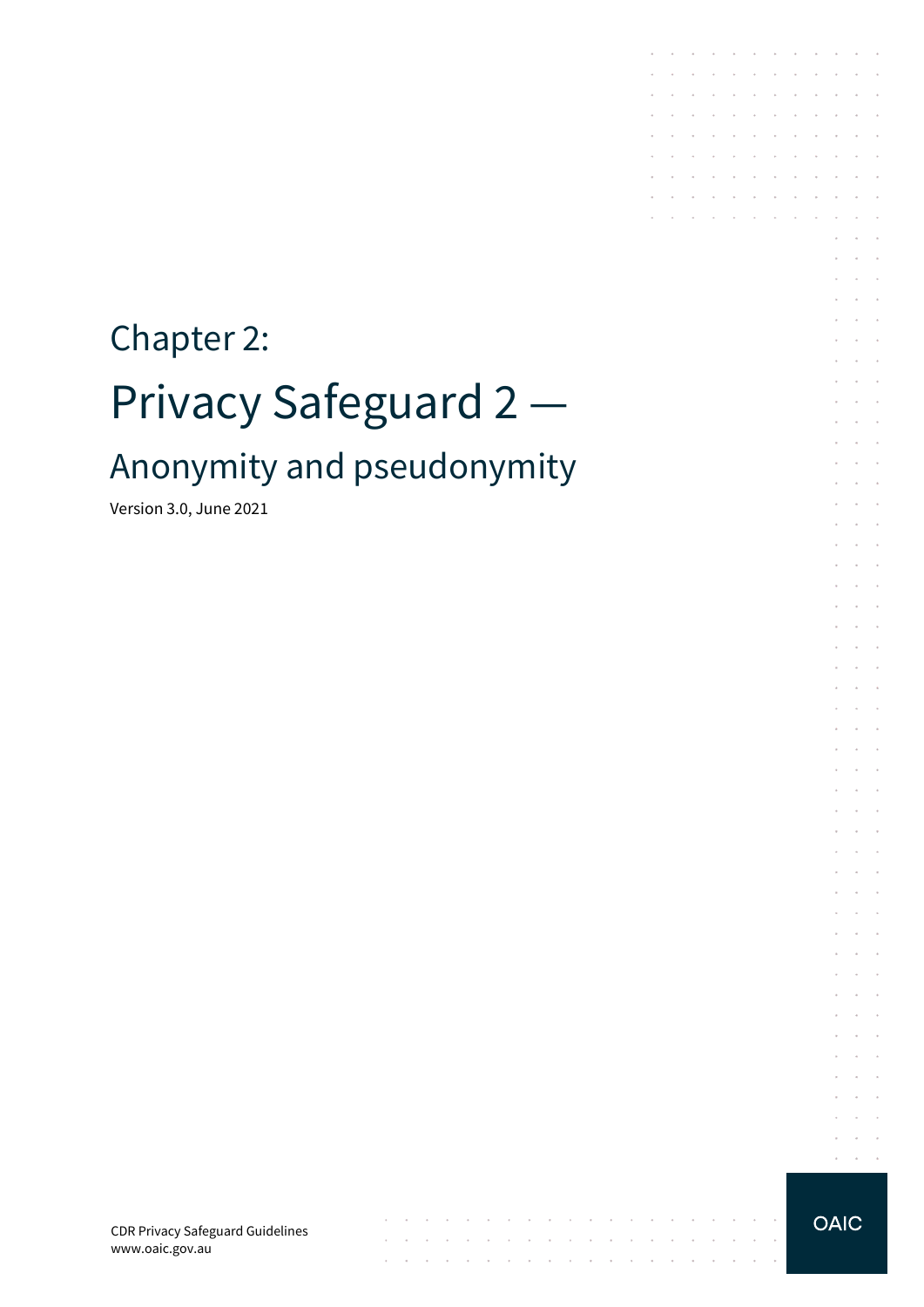#### **Contents**

| Key points                                                 | 3 |
|------------------------------------------------------------|---|
| What does Privacy Safeguard 2 say?                         | 3 |
| Who does Privacy Safeguard 2 apply to?                     | 3 |
| How Privacy Safeguard 2 interacts with the Privacy Act     | 3 |
| Why anonymity and pseudonymity are important               | 5 |
| What is the difference between anonymity and pseudonymity? | 5 |
| Providing anonymous and pseudonymous options               | 5 |
| <b>Exceptions</b>                                          | 6 |
| Requiring identification — required or authorised by law   | 6 |
| Requiring identification – impracticability                | 7 |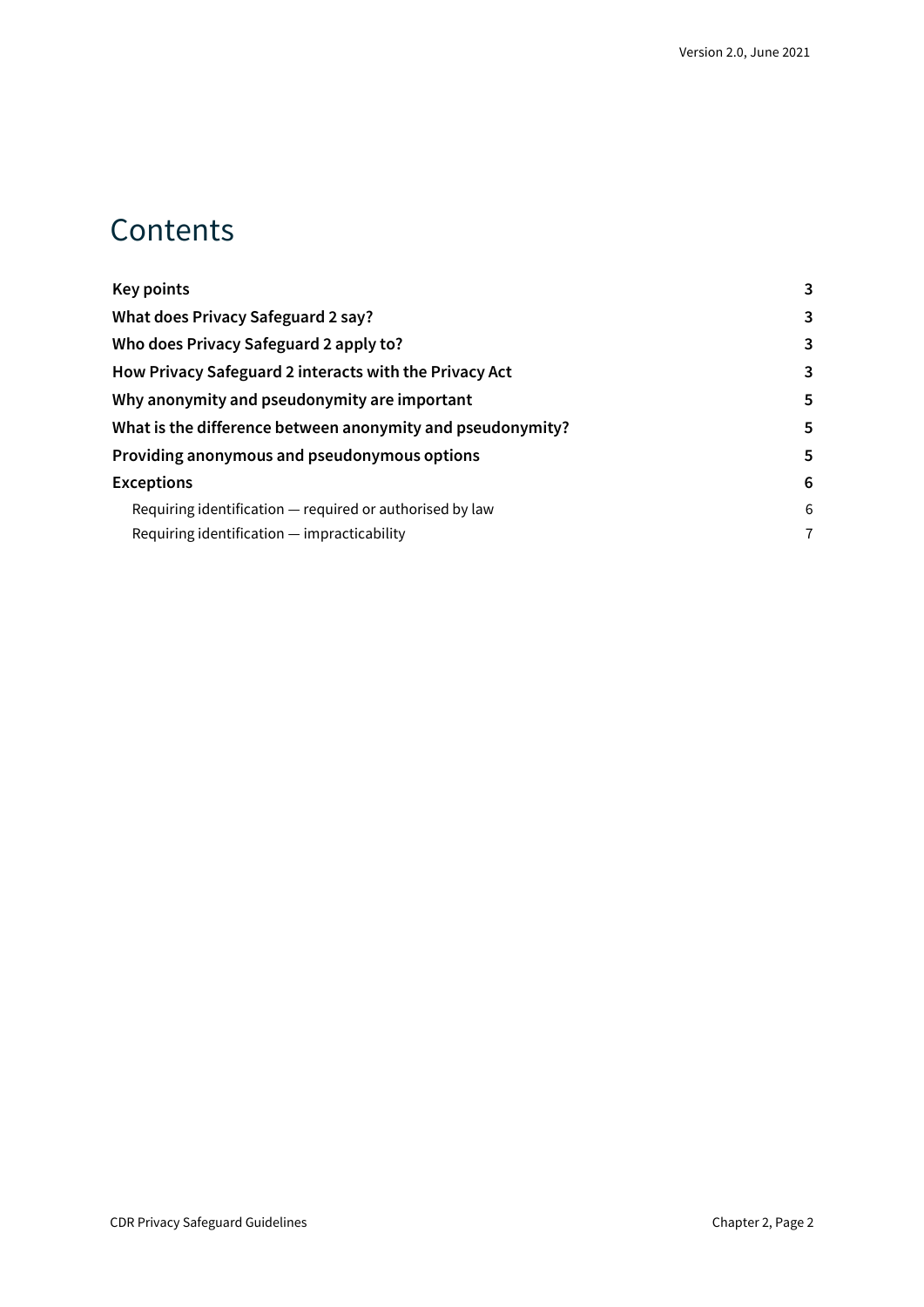### <span id="page-2-0"></span>**Key points**

• An accredited person (who is or who may become an accredited data recipient of a consumer's CDR data) must provide a consumer with the option of dealing anonymously or pseudonymously with the entity in relation to that data, unless an exception applies.

## <span id="page-2-1"></span>**What does Privacy Safeguard 2 say?**

- $2.1$ Privacy Safeguard 2 provides that a consumer must have the option of not identifying themselves, or of using a pseudonym, when dealing with an accredited person (who is or who may become an accredited data recipient of the consumer's CDR data) in relation to that data.
- $2.2$ 'Anonymity' and 'pseudonymity' are different concepts. Privacy Safeguard 2 requires that both options be made available to consumers dealing with an accredited person unless an exception applies. The exceptions are set out in consumer data rule (CDR Rule) 7.3.
- $2.3$ Consumer data rule (CDR Rule) 7.3 sets out that an accredited data recipient of a consumer's CDR data does not need to allow anonymity or pseudonymity where: $1$ 
	- it is impracticable to deal with a consumer who has not identified themselves or has used a pseudonym in relation to the CDR data, or
	- the accredited data recipient is required or authorised by or under a law, or a court/tribunal order, to deal with an identified consumer in relation to particular CDR data.

### <span id="page-2-2"></span>**Who does Privacy Safeguard 2 apply to?**

- $2.4$ Privacy Safeguard 2 applies to accredited persons who are or who may become accredited data recipients of a consumer's CDR data.
- $2.5$ It does not apply to data holders or designated gateways.
- 2.6 Data holders and designated gateways must ensure that they are adhering to their obligations under the *Privacy Act 1988* (the Privacy Act) and the Australian Privacy Principles (APPs), including APP 2 when dealing with individuals.

#### <span id="page-2-3"></span>**How Privacy Safeguard 2 interacts with the Privacy Act**

It is important to understand how Privacy Safeguard 2 interacts with the Privacy Act and the  $2.7$ APPs.<sup>2</sup>

<sup>&</sup>lt;sup>1</sup> The exceptions in CDR Rule 7.3 do not apply to an accredited person who is not yet an accredited data recipient of CDR data.

<sup>2</sup> The Privacy Act includes 13 APPs that regulate the handling of personal information by certain organisations and Australian Government agencies.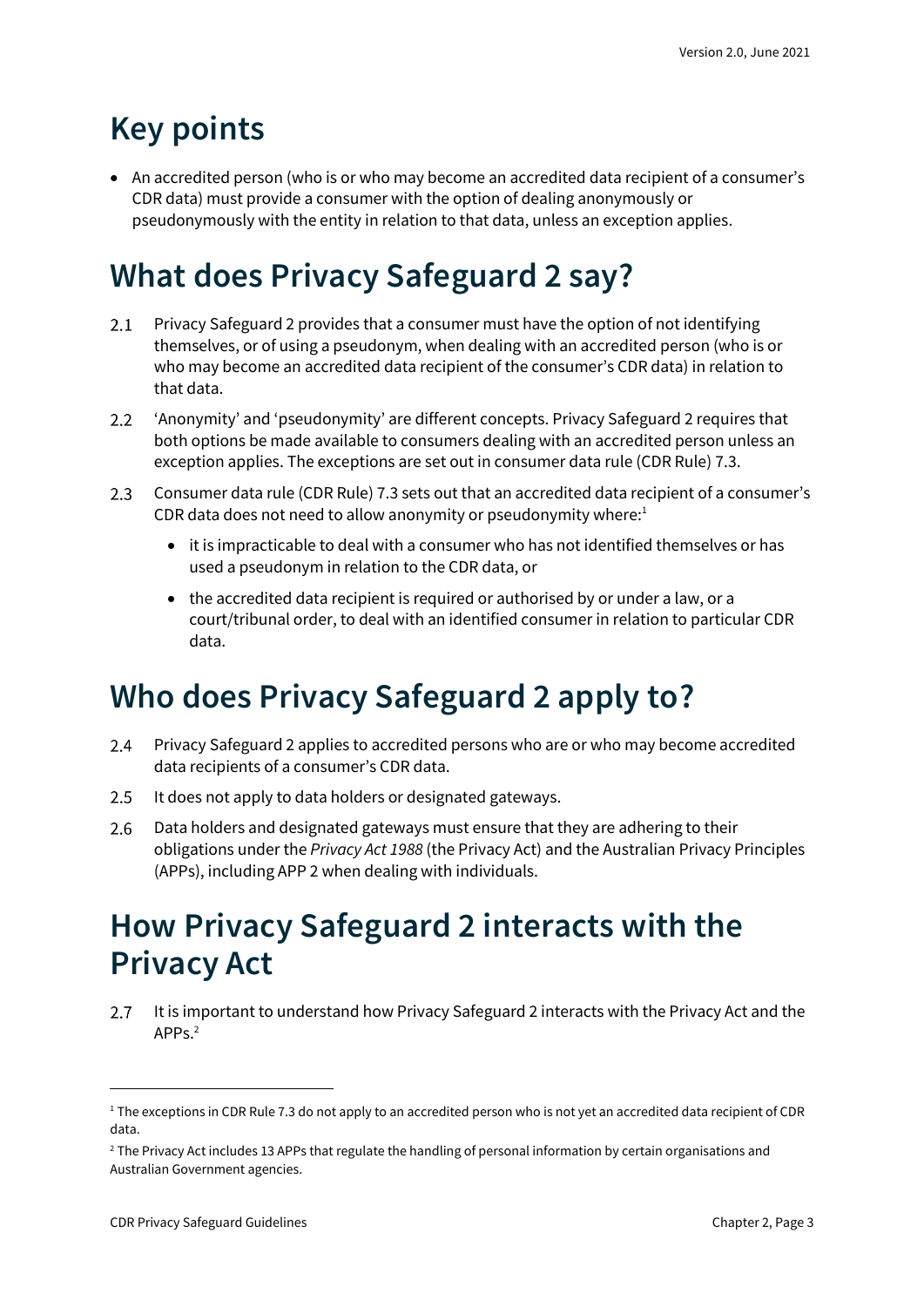2.8 APP 2 requires entities to provide individuals with the option of not identifying themselves or of using a pseudonym.

| <b>CDR</b> entity                                                   | Privacy protections that apply in the CDR context                                                                                                                                                                                                         |
|---------------------------------------------------------------------|-----------------------------------------------------------------------------------------------------------------------------------------------------------------------------------------------------------------------------------------------------------|
| Accredited person who may<br>become an accredited data<br>recipient | <b>Privacy Safeguard 2</b>                                                                                                                                                                                                                                |
|                                                                     | When an accredited person is dealing with a CDR consumer's data, and<br>may become an accredited data recipient of that CDR data (for example,<br>because they are seeking to collect it), Privacy Safeguard 2 applies.                                   |
|                                                                     | APP 2 does not apply to the accredited person in relation to dealings<br>with the consumer regarding that CDR data. <sup>3</sup>                                                                                                                          |
| Accredited data recipient <sup>4</sup>                              | <b>Privacy Safeguard 2</b>                                                                                                                                                                                                                                |
|                                                                     | An accredited data recipient of CDR data must comply with Privacy<br>Safeguard 2 when dealing with the CDR consumer in relation to their CDR<br>data. APP 2 does not apply to the accredited data recipient in relation to<br>that CDR data. <sup>5</sup> |
| <b>Designated gateway</b>                                           | <b>Australian Privacy Principle 2</b>                                                                                                                                                                                                                     |
|                                                                     | Privacy Safeguard 2 does not apply to a designated gateway.                                                                                                                                                                                               |
|                                                                     | However, a designated gateway may have obligations relating to Privacy<br>Safeguard 2 where an accredited data recipient provides the option of<br>anonymity or pseudonymity to a consumer through a designated<br>gateway for the CDR data.              |
| Data holder                                                         | <b>Australian Privacy Principle 2</b>                                                                                                                                                                                                                     |
|                                                                     | Privacy Safeguard 2 does not apply to a data holder.                                                                                                                                                                                                      |

*Note: Examples of dealings with consumers are set out in paragraph 2.14 below.*

<sup>4</sup> An accredited person becomes an accredited data recipient for CDR data when:

- CDR data is held by (or on behalf of) the person
- the CDR data, or any other CDR data from which it was directly or indirectly derived, was disclosed to the person under the consumer data rules, and
- the person is neither a data holder, nor a designated gateway, for the first mentioned CDR data. See s 56EK of the Competition and Consumer Act.

<sup>&</sup>lt;sup>3</sup> See ss 56EC(4) and 56EE(1)(b) of the Competition and Consumer Act.

**Note:** If Privacy Safeguard 2 does not apply, APP 2 may continue to apply to other dealings with the individual's personal information where the accredited person is an APP entity (see s 56EC(4) and (5)(aa) of the Competition and Consumer Act). Small business operators accredited under the CDR system are APP entities in relation to information is that is personal information but is not CDR data. See s 6E(1D) of the Privacy Act.

<sup>5</sup> The APPs do not apply to an accredited data recipient of the CDR data in relation to the CDR data (s 56EC(4) of the Competition and Consumer Act).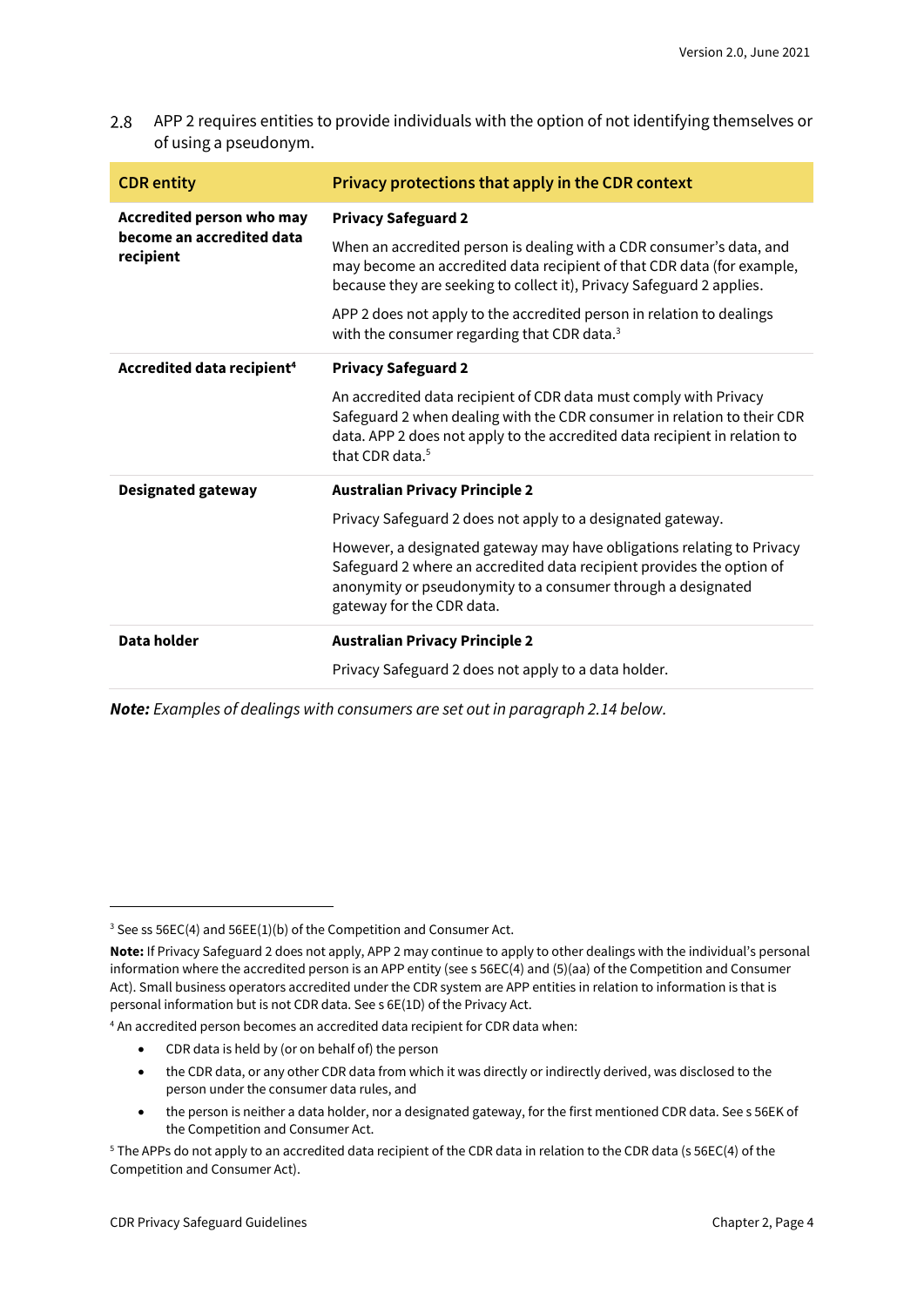#### <span id="page-4-0"></span>**Why anonymity and pseudonymity are important**

- 2.9 Anonymity and pseudonymity are important privacy concepts. They enable consumers to choose the extent to which they are identifiable by the accredited person.
- 2.10 There can be benefits to anonymity and pseudonymity, as consumers may be more likely to inquire about products and services under the CDR regime if they are able to do so without being identified. It can also reduce the risk of a data breach as less consumer data is collected.

#### <span id="page-4-1"></span>**What is the difference between anonymity and pseudonymity?**

- 2.11 Anonymity means that a consumer may deal with an accredited person (who is or who may become an accredited data recipient of the consumer's CDR data) in relation to that data without providing any personal information or identifiers. The accredited person should not be able to identify the consumer at the time of the dealing or subsequently. An example of an anonymous dealing is when a consumer has consented to the transfer of CDR data about their current service with no identifying information, to enquire generally about a service an accredited person can provide, and after receiving the consumer's CDR data, the accredited data recipient continues to deal with the consumer without any identifying information.
- 2.12 Pseudonymity means that a consumer may use a name, term or descriptor that is different to the consumer's actual name (e.g. an email address that does not contain the consumer's actual name). However, unlike anonymity, the use of a pseudonym does not necessarily mean that a consumer cannot be identified. The consumer may choose to divulge their identity, or to provide the CDR data necessary to identify them, such as an address.

#### <span id="page-4-2"></span>**Providing anonymous and pseudonymous options**

- 2.13 An accredited person (who is or who may become an accredited data recipient of the consumer's CDR data) must provide each consumer with the option of using a pseudonym, or not identifying themselves, when dealing with the accredited person in relation to that data.
- 2.14 Examples of 'dealings' include:
	- asking for the consumer's consent to collect, use and/or disclose their CDR data
	- providing a consumer with a consumer dashboard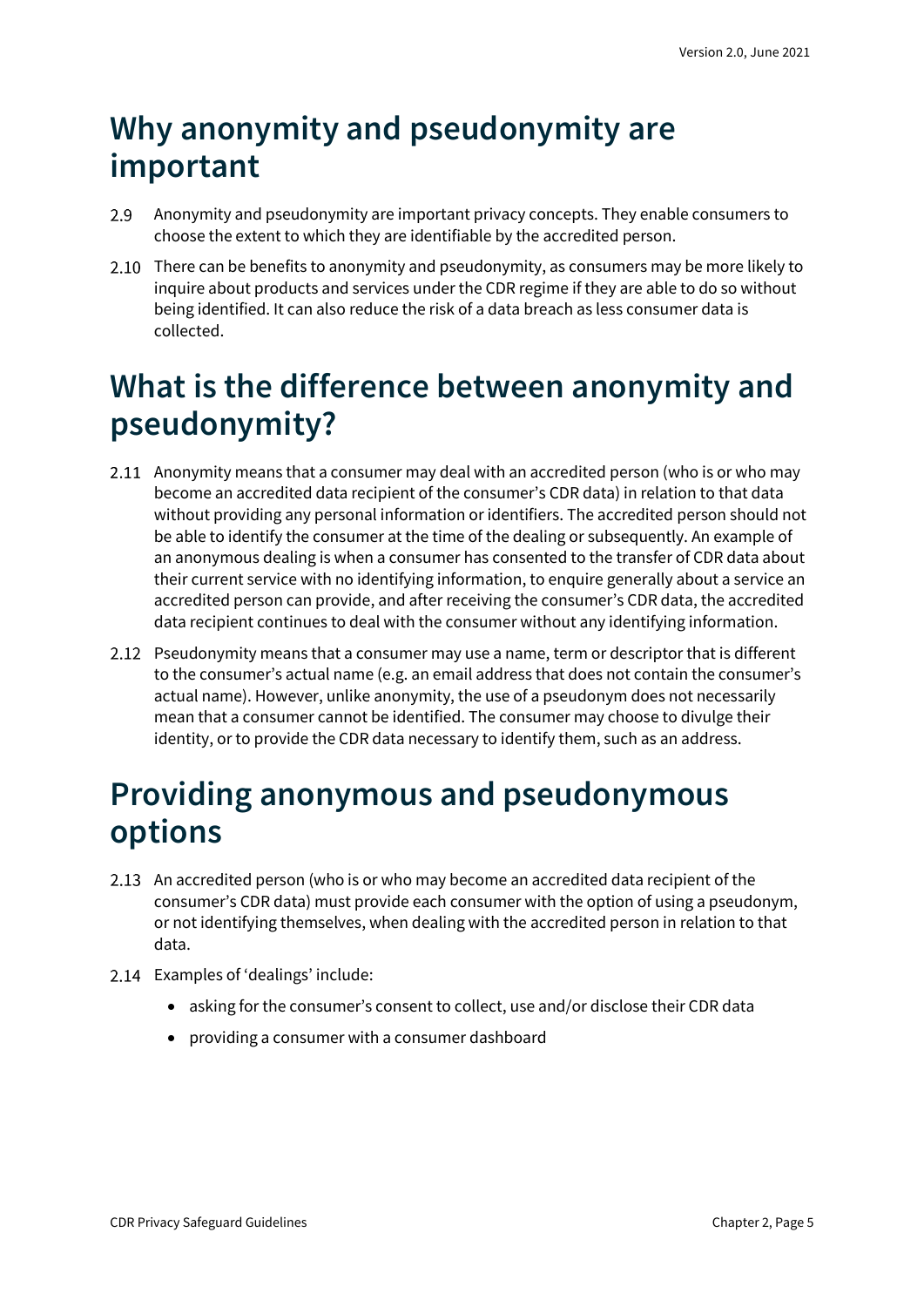- communicating with the consumer (for example, when providing a CDR receipt to the consumer<sup>6</sup> or notifying of collection under Privacy Safeguard 5)<sup>7</sup>
- using the consumer's CDR data to provide the requested goods or services to the consumer, and
- $\bullet$  the consumer electing that their redundant data be deleted under CDR Rule 4.16. $\textsuperscript{8}$

*Note: Generally, in the banking sector, an accredited data recipient may not be able to deal with a consumer on an anonymous or pseudonymous basis. See paragraphs 2.15 to 2.22 following.*

#### <span id="page-5-0"></span>**Exceptions**

#### <span id="page-5-1"></span>**Requiring identification — required or authorised by law**

- 2.15 CDR Rule 7.3(a) provides that an accredited data recipient is not required to offer a consumer the option of dealing anonymously or pseudonymously if the recipient 'is required or authorised by law or by a court/tribunal order to deal with an identified consumer in relation to particular CDR data'.<sup>9</sup>
- 2.16 The meaning of 'required or authorised by law or court/tribunal order' is discussed in [Chapter B \(Key concepts\).](https://www.oaic.gov.au/consumer-data-right/cdr-privacy-safeguard-guidelines/chapter-b-key-concepts)
- 2.17 If an accredited data recipient is 'required' by a law or order to deal only with an identified consumer, it will be necessary for the consumer to provide adequate identification.
- 2.18 If an entity is 'authorised' by a law or order to deal with an identified consumer, the entity can require the consumer to identify themselves, but equally will have discretion to allow the consumer to deal with the entity anonymously or pseudonymously. The nature of any discretion, and whether it is appropriate to rely upon it, will depend on the terms of the law or order and the nature of the dealing.<sup>10</sup>
- 2.19 The following are examples of where a law or order may require or authorise an accredited data recipient to deal only with an identified consumer:
	- discussing or accessing the consumer's banking details with the consumer, such as account information, or
	- opening a bank account for a consumer, or providing other financial services where legislation requires the consumer to be identified.

<sup>6</sup> Se[e Chapter C \(Consent\).](https://www.oaic.gov.au/consumer-data-right/cdr-privacy-safeguard-guidelines/chapter-c-consent-the-basis-for-collecting-and-using-cdr-data)

<sup>&</sup>lt;sup>7</sup> Se[e Chapter 5 \(Privacy Safeguard 5\).](https://www.oaic.gov.au/consumer-data-right/cdr-privacy-safeguard-guidelines/chapter-5-privacy-safeguard-5-notifying-of-the-collection-of-cdr-data)

<sup>&</sup>lt;sup>8</sup> Se[e Chapter C \(Consent\).](https://www.oaic.gov.au/consumer-data-right/cdr-privacy-safeguard-guidelines/chapter-c-consent-the-basis-for-collecting-and-using-cdr-data)

<sup>&</sup>lt;sup>9</sup> The exception in CDR Rule 7.3(a) does not apply to an accredited person who is not yet an accredited data recipient of CDR data.

<sup>&</sup>lt;sup>10</sup> For further information, se[e Chapter B \(Key concepts\).](https://www.oaic.gov.au/consumer-data-right/cdr-privacy-safeguard-guidelines/chapter-b-key-concepts)